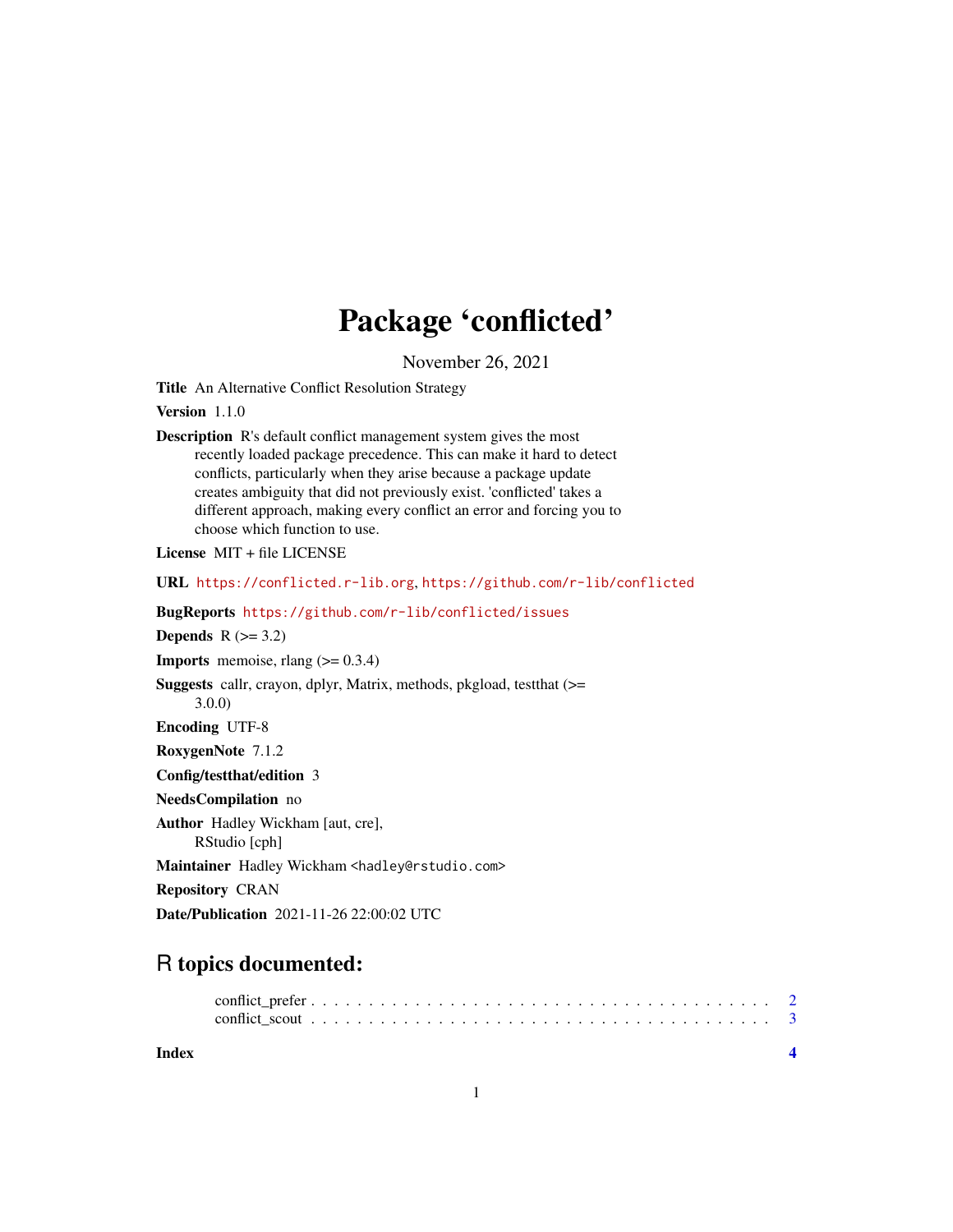#### **Description**

conflict\_prefer() allows you to declare "winners" of conflicts. You can either declare a specific pairing (i.e. dplyr::filter() beats base::filter()), or an overall winner (i.e. dplyr::filter() beats all comers).

Use conficted\_prefer\_all() to prefer all functions in a package, or conflicted\_prefer\_matching() to prefer functions that match a regular expression.

#### Usage

```
conflict_prefer(name, winner, losers = NULL, quiet = FALSE)
conflict_prefer_matching(pattern, winner, losers = NULL, quiet = FALSE)
conflict_prefer_all(winner, losers = NULL, quiet = FALSE)
```
#### Arguments

| name    | Name of function.                                                                                      |
|---------|--------------------------------------------------------------------------------------------------------|
| winner  | Name of package that should win the conflict.                                                          |
| losers  | Optional vector of packages that should lose the conflict. If omitted, winner<br>will beat all comers. |
| quiet   | If TRUE, all output will be suppressed                                                                 |
| pattern | Regular expression used to select objects from the winner package.                                     |

#### Best practices

I recommend placing calls to conflict\_prefer() at the top of your script, immediately underneath the relevant library() call.

#### Examples

```
# Prefer over all other packages
conflict_prefer("filter", "dplyr")
# Prefer over specified package or packages
conflict_prefer("filter", "dplyr", "base")
conflict_prefer("filter", "dplyr", c("base", "filtration"))
# Prefer many functions that match a pattern
## Not run:
# Prefer col_* from vroom
conflict_prefer_matching("^col_", "vroom")
```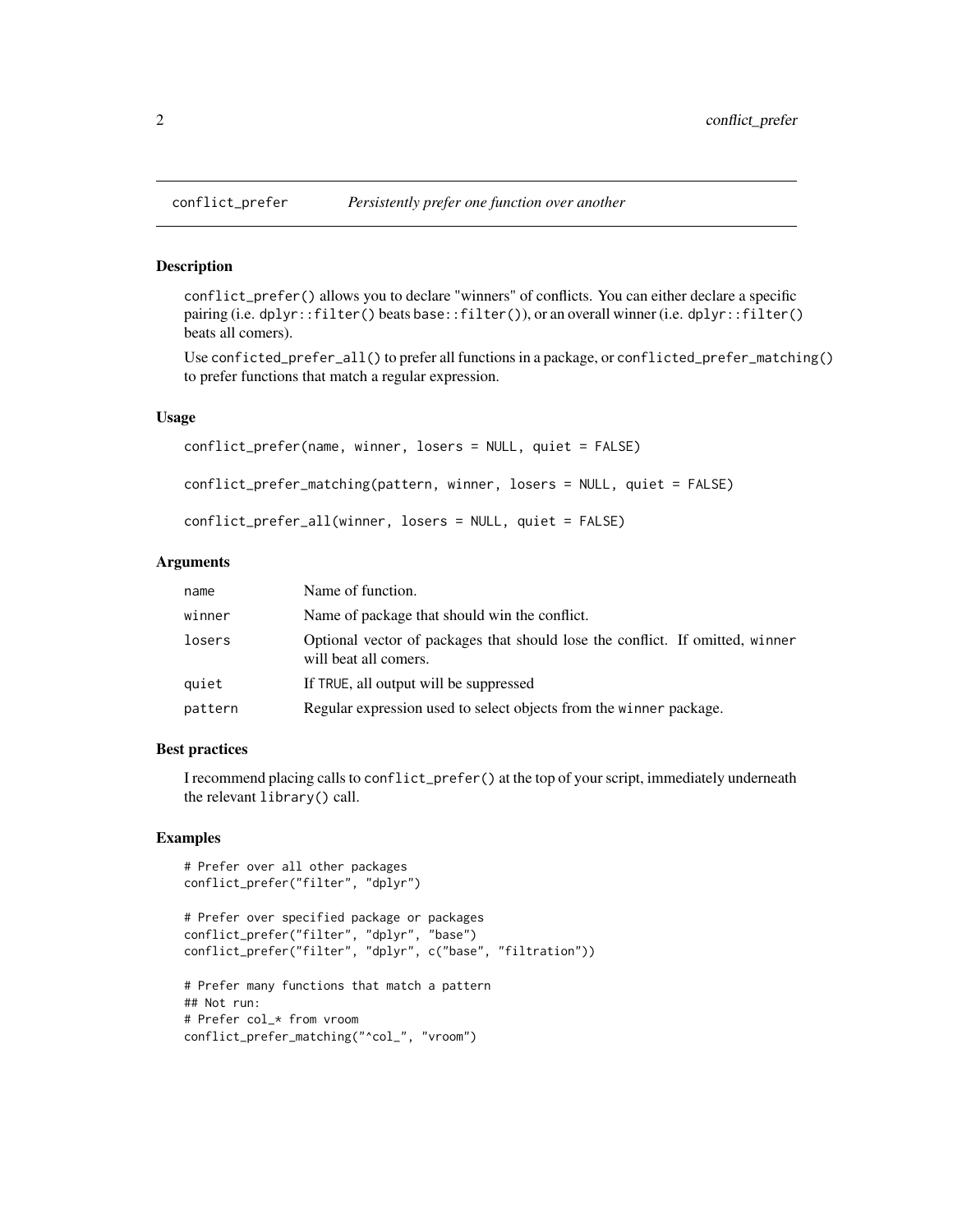#### <span id="page-2-0"></span>conflict\_scout 3

```
## End(Not run)
# Or all functions from a package:
## Not run:
# Prefer all tidylog functions over dtplyr functions
conflict_prefer_all("tidylog", "dtplyr")
```
## End(Not run)

conflict\_scout *Find conflicts amongst a set of packages*

#### Description

conflict\_scout() is the workhorse behind the conflicted package. You can call it directly yourself if you want to see all conflicts before hitting them in practice.

#### Usage

```
conflict_scout(pkgs = NULL)
```
#### Arguments

pkgs Set of packages for which to report conflicts. If NULL, the default, will report conflicts for all loaded packages

#### Value

A named list of character vectors. The names are functions and the values are the packages where they appear. If there is only a single package listed, it means that an automated disambiguation has selected that function.

A user friendly print method displays the result as bulleted list.

#### Examples

conflict\_scout()